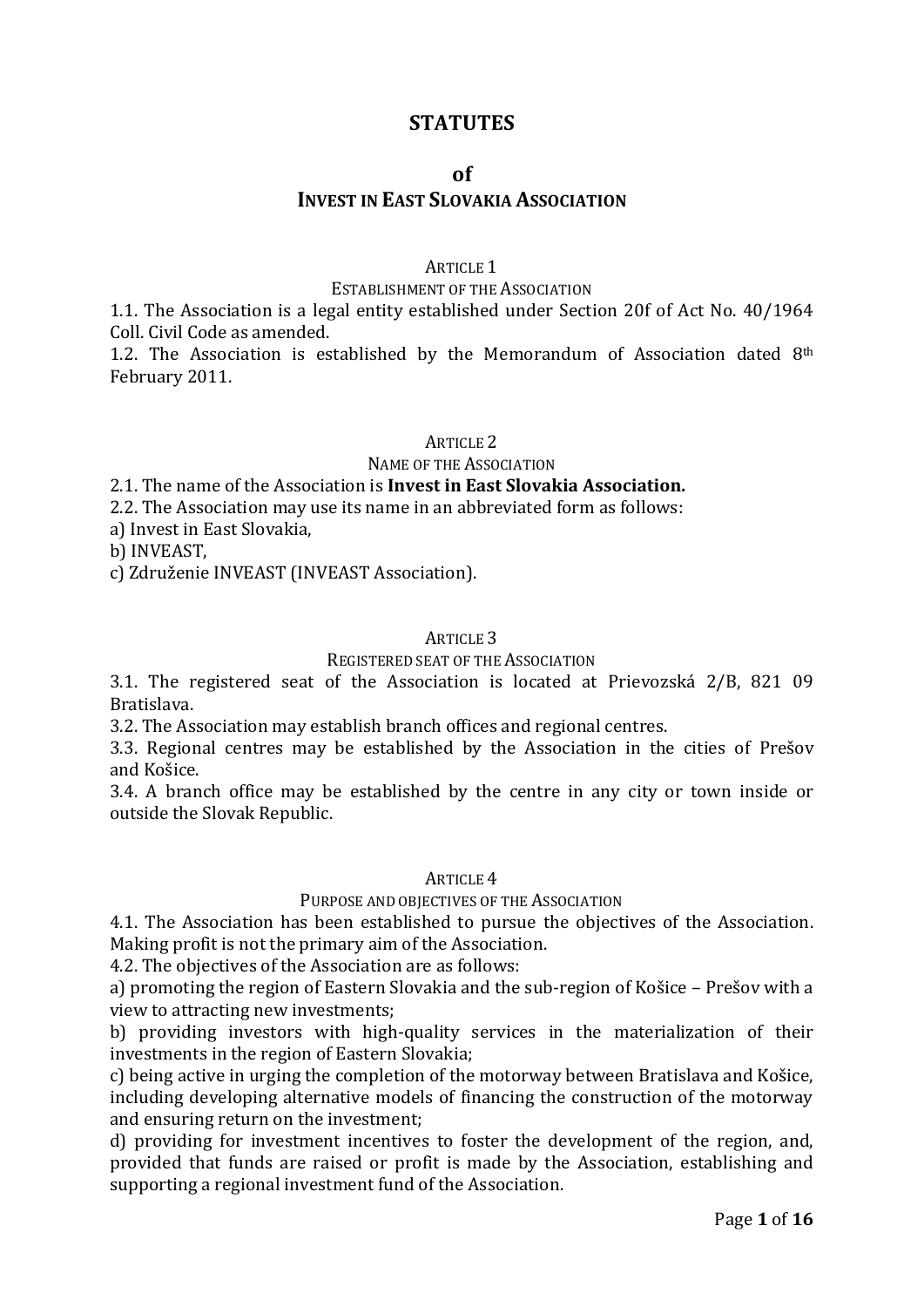### SCOPE OF ACTIVITIES OF THE ASSOCIATION

5.1. The scope of activities of the Association encompasses as follows:

a) building up the brand of Eastern Slovakia and the sub-brand of Košice – Prešov based on cooperation between the public and private sectors aimed at promoting the region;

b) marketing support to present the region of Eastern Slovakia and the sub-region of Košice – Prešov as the right place to invest;

c) providing comprehensive/integrated services to investors in a manner that is transparent and cost-efficient to investors;

d) making it possible for Association members to provide investors with services of the required quality:

e) creating a database of settled and prepared investment opportunities in the region;

f) endeavouring to speed up completion of the motorway between Bratislava and Košice with the possible involvement of private and foreign entities and, if necessary, urging completion of the motorway by employing alternative funding sources;

g) taking steps in the furtherance of a regionally differentiated system of investment incentives;

h) setting up, after the Association has become established and gained sufficient capital, a regional investment fund to boost investments directed into the region.

5.2. The Association shall arrange the following services for investors:

a) project office coordinating the process of preparation, adaptation and/or implementation of the business plan and managing the investment project, drawing up an investment project feasibility study, including the provision of local business manager services;

b) conduct of an investment project business plan audit with regard to local conditions;

c) architectonic and design services – drawing up an architectonic study, preparing documentation for a zoning decision, a project for a building permit, a realization project;

d) provision of engineering services – verifying the points of connection to engineering networks, coordination of zoning changes, EIA (environmental impact assessment), obtaining a zoning decision, a building permit and an occupancy certificate;

e) provision of legal services – representing the client in the Slovak Republic (establishing a subsidiary, providing for proprietary and legal relations, contractual relationships with suppliers, employment contracts, contractual relationships with institutions regulating the activities of a foreign investor);

f) procuring plots of land meeting the defined requirements (proprietary right settlement, a predetermined price within the market price range, etc.) from owners guaranteeing the readiness of an investment project for local networking;

g) services of a surveyor's office;

h) geological survey of land with regard to an investment project;

i) construction management (including the services of a construction supervisor);

j) providing for construction;

k) management relocation support and recruitment of human resources – process of identifying and recruiting the defined number of employees falling within the scope of the investor's business, coordination with competent labour offices, perfect knowledge of the region and its particularities, including the system of education;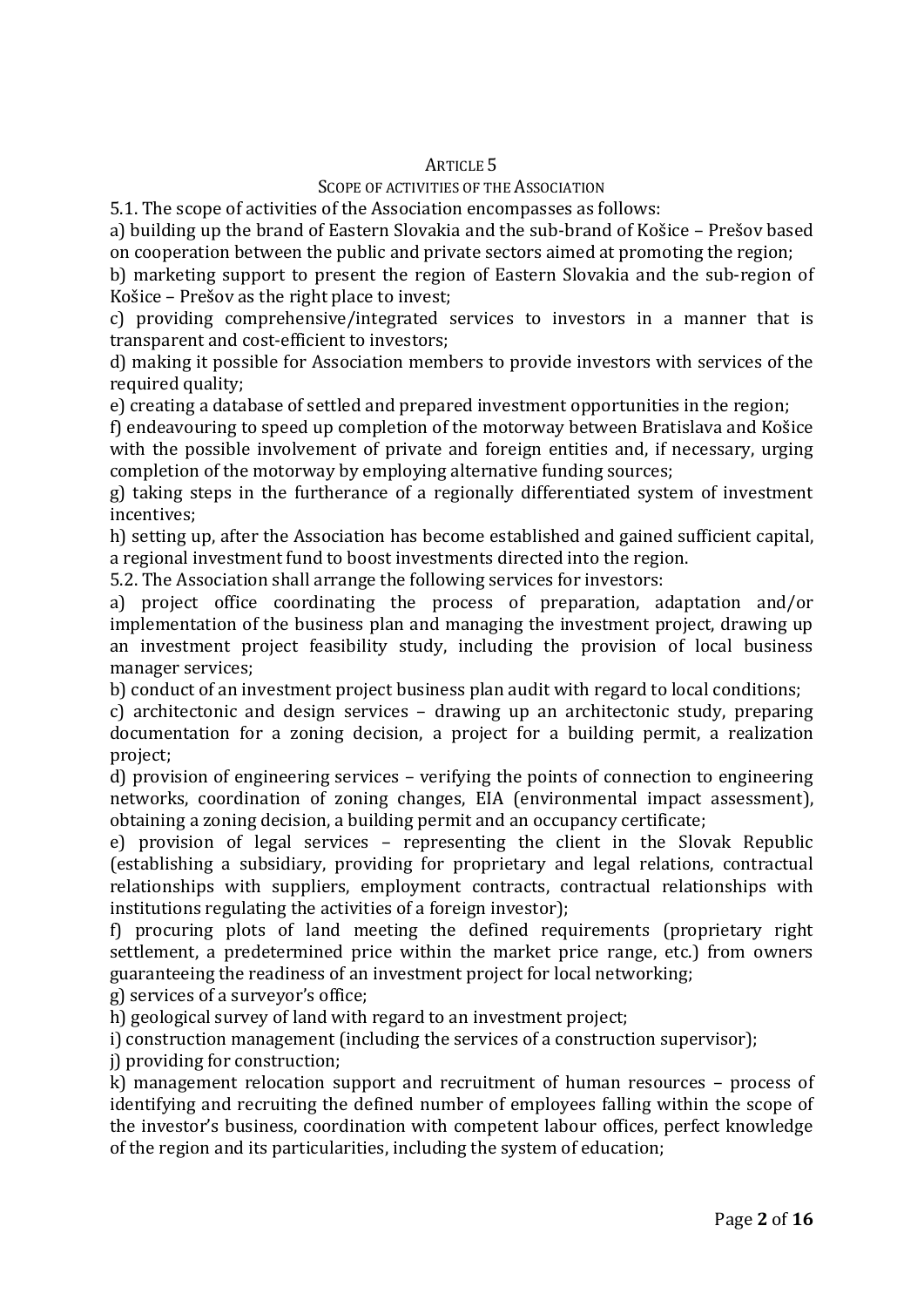l) managing the process of state aid applications - if so allowed by legislation - with regard to the business plan;

m) facility management – introductory counselling in the projection process, the implications of building construction in relation to the optimization of the costs of energy supplies/utilities, and thereto-related costs of facility management.

### ARTICLE 6

### COMMENCEMENT OF MEMBERSHIP IN THE ASSOCIATION

6.1. The commencement of membership in the Association shall be subject to fulfilment of the following conditions:

a) filing a written application with the Steering Committee, specifying the area in which the applicant wishes to operate and the reasons why it is interested in such membership and the potential benefits it brings to investors; such an application shall be judged by the Steering Committee within 30 days of its receipt;

b) the payment by standing members of membership fees.

6.2. Companies engaged particularly in the following lines of business may apply for membership in the Association:

a) projecting

b) engineering

c) legal counselling

d) civil engineering

e) EIA

f) geological survey

g) HR (including relocation)

h) geodetic services

i) state aid

j) facility management

6.3. Besides the members referred to in paragraph 6.2., membership in the Association is open to public administration authorities, secondary schools and universities.

6.4. The founders of the Association shall be deemed to have become its members as of the date of registration of the Association.

### ARTICLE 7

## TERMINATION OF MEMBERSHIP IN THE ASSOCIATION

7.1. Membership in the Association shall terminate:

a) upon a member seceding from the Association,

b) upon the dissolution of a member,

c) upon the dissolution of the Association,

d) upon the expulsion of a member.

7.2. An Association member may resign its membership in the Association by making a written application for secession from the Association. Such written application must be submitted to the Steering Committee together with all documents related or pertaining to the Association (above all the Certificate of Membership in the Association), except for those documents which by their nature shall remain with the member. Membership in the Association shall terminate upon the service of a member's application for secession from the Association.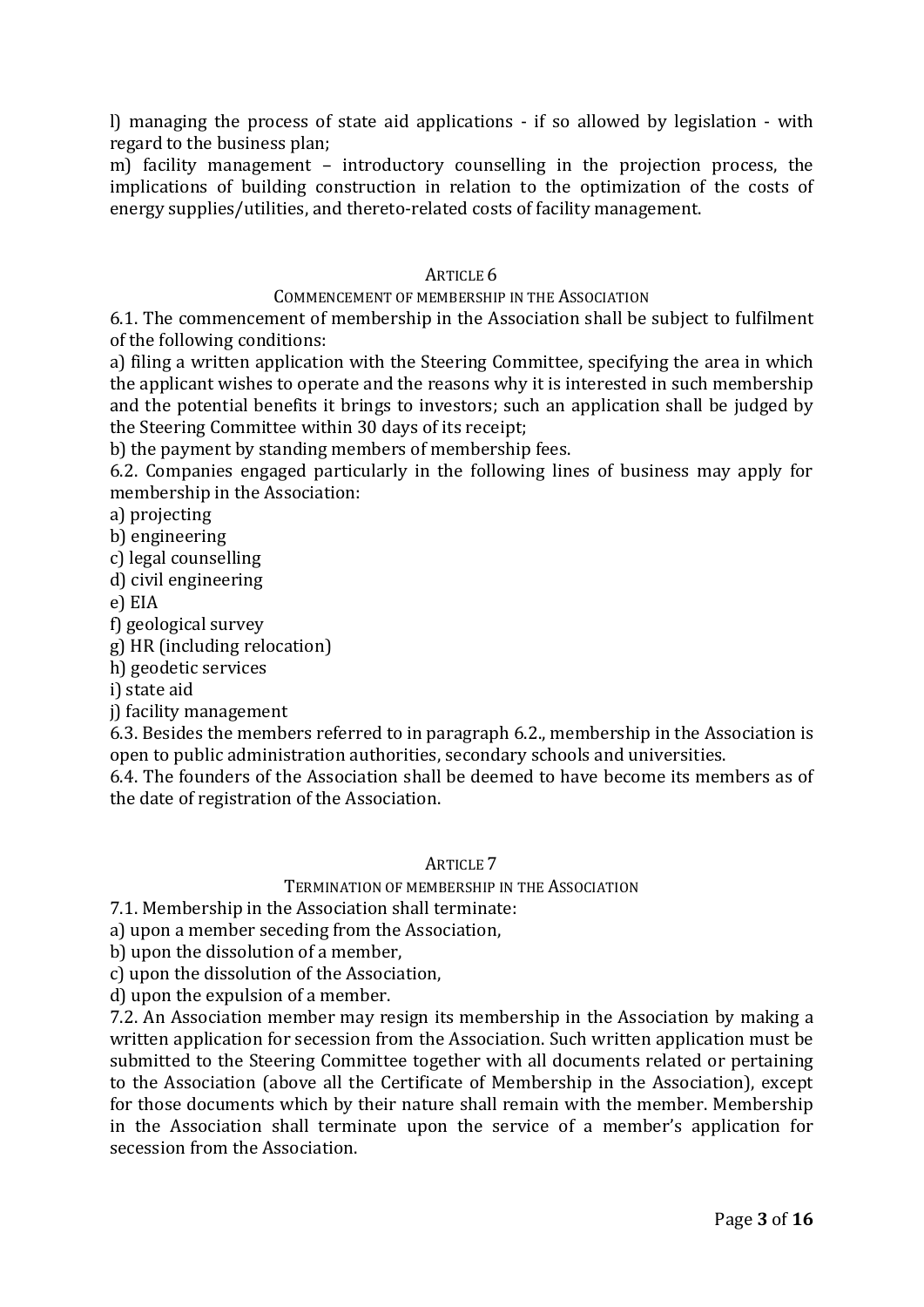7.3. Membership in the Association shall terminate upon the dissolution of a member. A member or its last statutory body is obliged to give notice of its dissolution within 7 days from the dissolution date. Besides the notice of dissolution, the member or its statutory body shall serve the Association with all documents related or pertaining to the Association, except for those documents which by their nature shall remain with the member.

7.4. Membership in the Association shall terminate upon the dissolution of the Association. The dissolution of the Association shall be resolved upon by its General Meeting by an absolute majority of votes of all members, and by an absolute majority of all votes of the founding members. A proposal to dissolve the Association may be submitted by any of the founding members or by at least 25% of all members of the Association. A resolution to dissolve the Association shall be notified by the Steering Committee to the members of the Association within 7 days following the date of dissolution of the Association. The manner of settling the legal relationships within the Association shall be set out in the resolution to dissolve the Association.

7.5. The expulsion of a member shall be resolved upon by the Steering Committee based on a proposal from any member of the Association, or based on its own proposal. A request for the expulsion of a member may be made on the following grounds:

a) a member has entered into liquidation;

b) a member has been adjudicated bankrupt;

c) a member has been dissolved;

d) a member or its statutory body has committed a criminal offence in connection with its activities associated with membership in the Association;

e) a member has been fined in connection with its membership in the Association;

f) a justified complaint has been repeatedly lodged by an investor in respect of services rendered by a member;

g) a member fails, despite having been called upon by the Association, to pay a membership fee within at least 30 days from the due date.

7.6. After receiving a proposal or request to expel a member from the Association, the Steering Committee shall ascertain the circumstances justifying a decrease in the quality of services rendered by the members of the Association or being likely to endanger the reputation of the Association, and may resolve by a majority vote of its members to expel the member.

### ARTICLE 8

### TYPES OF MEMBERSHIP IN THE ASSOCIATION

8.1. The position of a member in the Association depends on its status. The Association has the following types of member:

a) member – founder of the Association,

b) member – public administration authority,

c) standing member,

d) temporary member.

8.2. The founders of the Association are ASPIRO, s.r.o., and L&K Development, a.s., and their legal representatives, respectively.

8.3. Municipalities, towns, self-governing regions, government agencies and institutions, and universities have the status of member – public administration authority.

8.3. Standing members are individual entrepreneurs and legal entities that have acquired membership in the Association in accordance with these Statutes, and at the same time, are not members under paragraph 8.1., letters a), b) and d) above.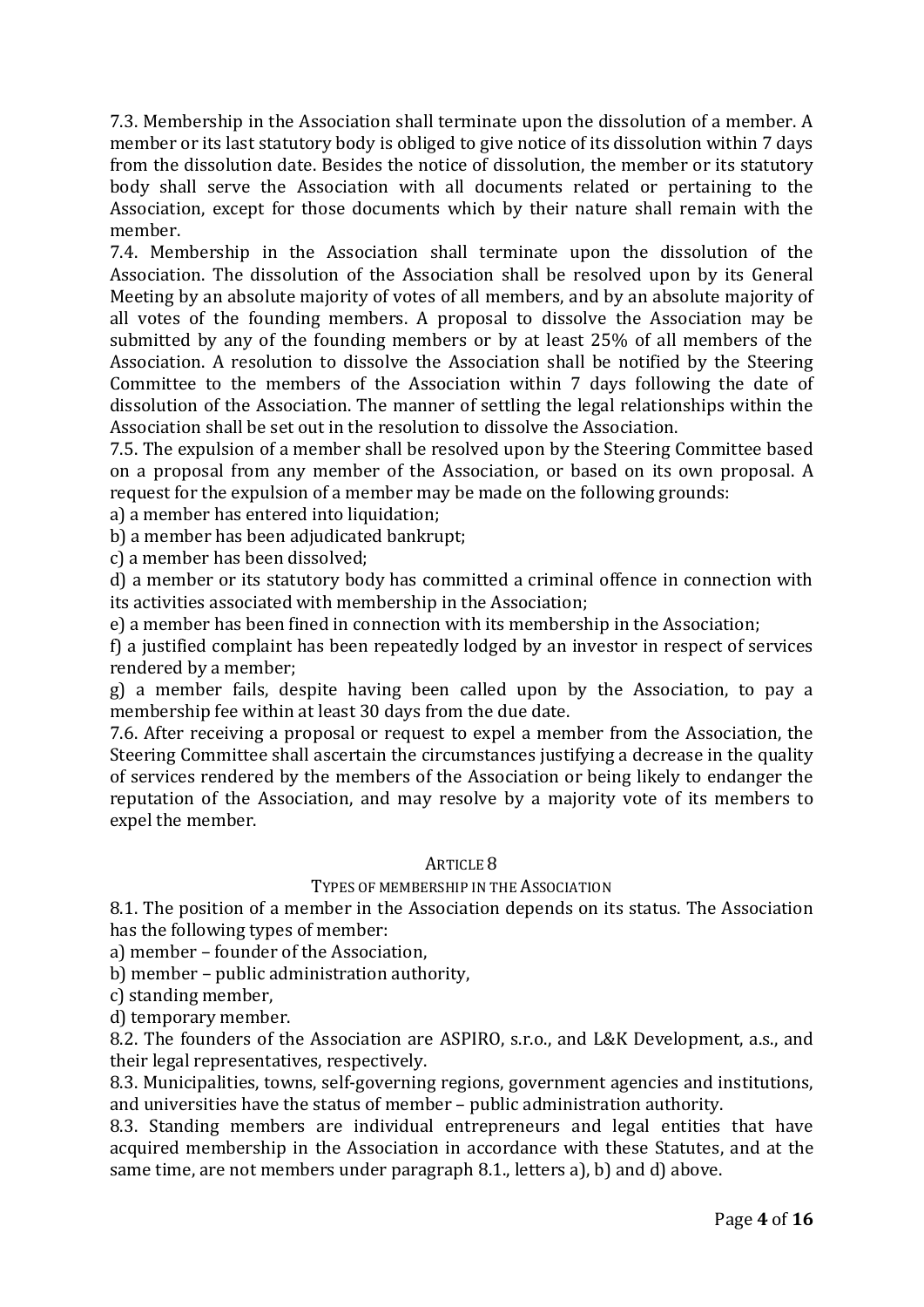8.4. Temporary members are land owners whose plots of land are settled in terms of proprietary rights and approved as trouble-free by the Steering Committee and who offer those plots of land for sale to an investor at a price falling within the market price range, while the membership of a temporary member in the Association shall last from the date of its accession to the Association or the date of approval by the Steering Committee of its plot of land, whichever occurs later, until the date of sale or long-term lease of its plot of land to an investor.

8.5. New standing members whose membership lasts less than 1 calendar year shall also be deemed to have the status of temporary member under paragraph 8.4. They shall become members with the status pursuant to paragraph 8.3 above, only after one calendar year has lapsed from their accession to the Association and after, having first provided their services to a foreign investor.

### ARTICLE 9

## RIGHTS AND OBLIGATIONS OF MEMBERS OF THE ASSOCIATION

9.1. Each member of the Association shall have the right to:

a) actively participate and be involved in the activities of the Association;

b) submit proposals, comments and initiatives with regard to the activities of the Association;

c) be informed of activities undertaken by the Association;

d) attend General Meetings of the Association;

e) vote and elect members to the bodies of the Association through its representatives in accordance with the provisions hereof;

f) nominate its representatives to the bodies of the Association in accordance with the provisions hereof;

g) use and take advantage of the benefits and/or services the Association provides or intermediates for its members in accordance with the provisions hereof;

h) use, in contact with third parties, the approved designation as defined by the Association's internal regulation, and to act as member of the Association.

9.2. Each member of the Association shall be obliged to:

a) use its best endeavours to attain the objectives of the Association and, to this end, support the activities of the Association;

b) act in line with the mission and objectives of the Association, and to defend and advance the interests and reputation of the Association both within the Association and externally;

c) observe and comply with the Statutes of the Association, resolutions of the bodies of the Association, and all legal regulations regarding its activities within the Association;

d) pay membership fees for the activities of the Association in accordance herewith;

e) pay an admission fee upon the commencement of its membership in the Association in accordance herewith;

f) notify the Association in writing of its correspondence address, e-mail address and fax number within 15 days from the commencement of its membership in the Association or from the date of their change;

g) provide an investor with services of the highest possible quality.

9.3. A temporary member shall not have the right to:

a) vote and elect members to the bodies of the Association through its representatives in accordance with the provisions hereof;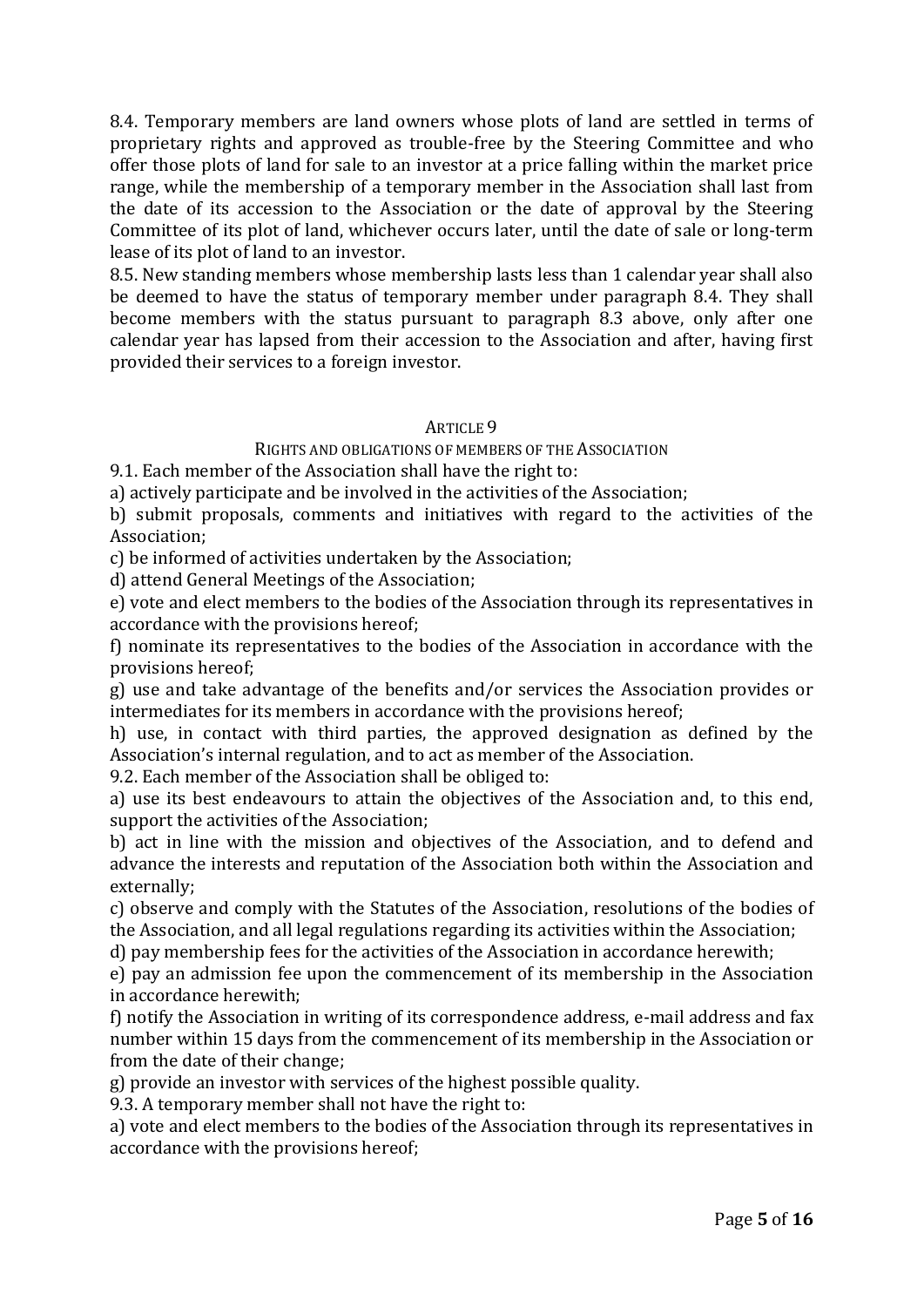b) nominate its representatives to the bodies of the Association in accordance with the provisions hereof.

### ARTICLE 10

### BODIES OF THE ASSOCIATION

10.1. The bodies of the Association shall be as follows:

a) General Meeting

b) Steering Committee

c) Executive Director

d) Quality Council

e) Technical and Economic Council

f) Operational and Legal Council

g) Regional Development Council

### ARTICLE 11

#### GENERAL MEETING

11.1. The General Meeting is the supreme body of the Association that is comprised of a representative of each member other than temporary ones.

11.2. The following shall fall within the authority of the General Meeting:

a) to amend the Statutes of the Association;

b) to decide on the amount and manner of payment of membership fees;

c) to elect and recall members of the Association bodies;

d) to approve the remuneration of members of the Association bodies;

e) to approve reports on the activities of the Association;

f) to decide on the use of profits of the Association;

g) to decide on the split or merger of the Association with other association or on the dissolution of the Association and its entry into liquidation;

h) to decide on the expulsion of a member or on the suspension of membership in the Association;

i) to decide on other matters which under these Statutes or resolutions of other bodies of the Association fall within the authority of the General Meeting.

11.3. The General Meeting shall be held at least once a year. The General Meeting shall be convened by the Steering Committee. No later than thirty (30) days prior to the date of the General Meeting the Steering Committee shall send a General Meeting invitation to each member of the Association on the address of its registered office or residence listed in the Register of Members of the Association. Such invitation must contain:

a) designation and identification data of the Association,

b) the precise venue, date and hour of the General Meeting,

c) agenda of the General Meeting.

11.4. Any member of the Association may make a written request to convene the General Meeting to discuss the proposed agenda items, while having to substantiate the necessity for such agenda items to be discussed. A request for convening the General Meeting may be granted only if the convening of the General Meeting is requested by a founding member or at least 3 members – public administration authorities, or at least 10% of the Association members. The Steering shall convene the General Meeting in the manner described in the preceding paragraphs so that the General Meeting is held no later than forty (40) days after the receipt by the Association of the said request.

11.5. If there is a need to add further items to the agenda of the General Meeting, the agenda of the General Meeting may be supplemented by the Steering Committee by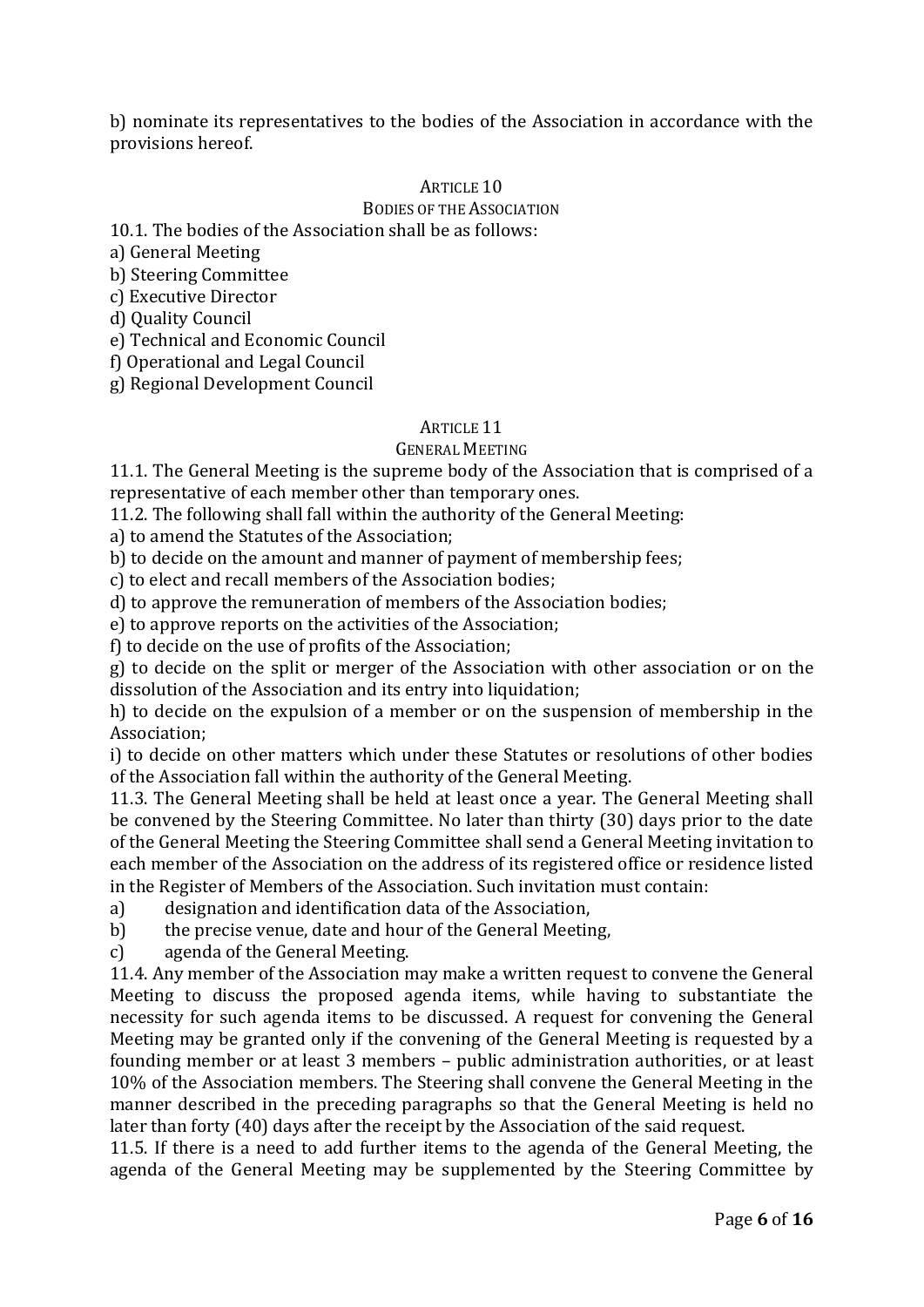sending a notice of the agenda having been supplemented, and this at least ten (10) days prior to the date of the General Meeting.

11.6. The General Meeting shall constitute a quorum if attended by more than 50% of the Association members and by representatives of all founding members of the Association. Each member of the Association shall have one vote.

11.7. The General Meeting shall adopt resolutions as follows:

a) the adoption of a resolution shall require 100% of votes of the founding members and, at the same time,

b) the adoption of a resolution shall require an absolute majority of votes of all Association members holding voting rights under these Statutes.

### ARTICLE 12

RIGHTS AND OBLIGATIONS OF MEMBERS OF THE ASSOCIATION AT THE GENERAL MEETING

12.1. Each member shall be entitled to attend the General Meeting, to vote thereat, to ask for information and explanations concerning the matters of the Association that are relevant to the agenda of the General Meeting, and to submit proposals thereat. A member may exercise the said rights in person or through its proxy. The proxy shall submit his Power of Attorney prior to the opening of the General Meeting, when attendance is being taken. The Power of Attorney must clearly indicate who is the principal and to what extent the proxy is authorized to act on behalf of the principal. The principal's signature appearing on the Power of Attorney must be officially authenticated. If a member confers a Power of Attorney to exercise the voting rights attached to membership in the Association at a General Meeting on several proxies, that proxy whose name is first entered on the attendance list shall be allowed to vote at the General Meeting. A written Power of Attorney shall be valid only for that General Meeting which is specified therein.

12.2. The Steering Committee and the other bodies of the Association shall be obliged to provide each member upon request at the General Meeting with complete and true information and explanations in respect of the agenda discussed by the General Meeting. If the bodies of the Association are not able to provide a member at the General Meeting with complete information, or if so requested by a member at the General Meeting, the bodies of the Association shall supply such information to the member in writing within 30 days from the date of the General Meeting. Such written information shall be sent by the bodies of the Association to the member at such address as specified by the member, or else the same shall be provided at the registered seat of the Association.

12.3. The Steering Committee may refuse to provide information if and to the extent that the disclosure of such information would violate the law or if it follows from a proper assessment of the content of such information that its disclosure might cause harm to the Association. The refusal to provide information shall be resolved upon by the Steering Committee in the course of the deliberations of the General Meeting.

12.4. At the request of a member holding the voting rights:

a) the Steering Committee shall include on the agenda of the General Meeting matters proposed by the requesting member, and the General Meeting must deal with such matters;

b) if the request for inclusion on the agenda of the matters proposed by the requesting member is received after sending a General Meeting invitation, the Steering Committee shall notify the supplemented agenda of the General Meeting to the members of the Association at least ten (10) days prior to the date of the General Meeting; if such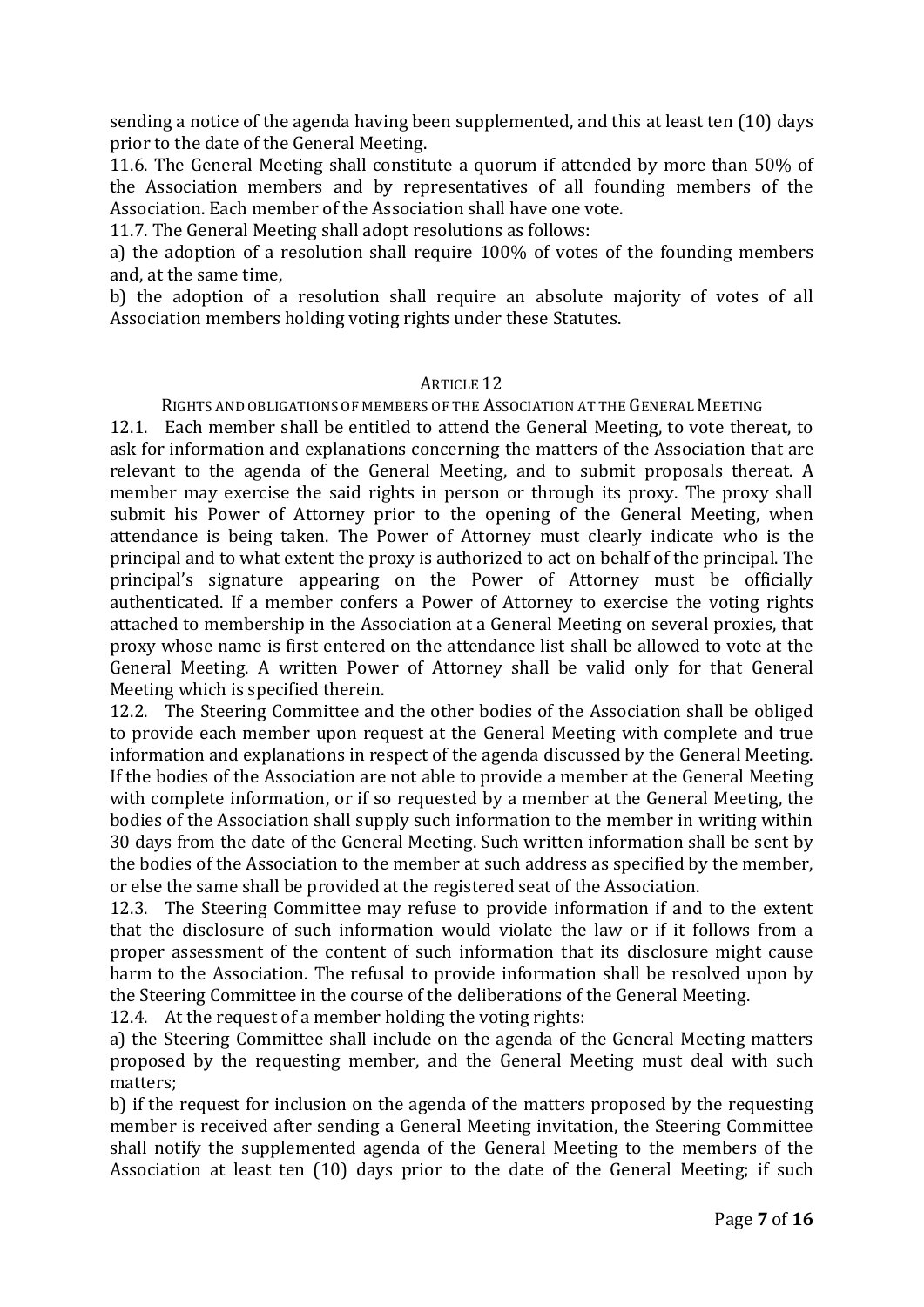notification of the supplemented agenda of the General Meeting is impossible, the proposed matters may be included on the agenda of the General Meeting only with the consent and in the presence of all members of the Association.

## ARTICLE 13

### DELIBERATIONS OF THE GENERAL MEETING AND MINUTES OF THE GENERAL MEETING

13.1. The General Meeting shall elect its chairman, secretary, two (2) persons to verify the minutes, and two (2) persons to count the votes cast (vote tellers).

13.2. Until a chairman is elected, the Steering Committee shall entrust the chairing of the General Meeting to its member or other person, unless the law stipulates otherwise; if such a person is not present at the General Meeting, the General Meeting may be chaired by any of the Association members until its chairman is elected.

13.3. The official language to be used at the General Meeting is the Slovak language.

13.4. The attending members shall be entered into the attendance list, specifying the business name and registered office of a legal entity, or the name and residence of a natural person that is a member of the Association, or such details of a proxy.

13.5. The accuracy of the attendance list shall be certified by the signatures of the chairman of the General Meeting and the secretary elected in accordance with these Statutes. The attendance list shall be annexed to the minutes of the General Meeting.

13.6. If the Association refuses to enter a certain person into the attendance list, this shall be stated therein, including the reasons for such refusal.

13.7. Written minutes in the Slovak language shall be taken of the deliberations of the General Meeting. The minutes of the General Meeting shall comprise:

a) name and registered seat of the Association,

b) venue, date and hour of the General Meeting,

c) the names of the chairman of the General Meeting, the secretary, the minutes verifiers and the vote tellers,

d) description of the discussion concerning single items on the agenda of the General Meeting,

e) resolutions of the General Meeting and the votes cast.

13.8. The proposals and statements submitted for discussion at the General Meeting shall be enclosed with the minutes of the General Meeting.

13.9. The Steering Committee shall execute the minutes of the General Meeting within 30 days from the date thereof. The minutes shall be signed by the secretary and the chairman of the General Meeting and by two elected verifiers.

13.10. Each member may request the Steering Committee to issue a copy of the minutes or a part thereof, including the annexes thereto. At the request of a member, the Steering Committee shall forthwith send such copy to the member at such address as specified by the member, or provide the latter with such copy in another manner agreed with the member; or else the same shall be provided at the registered seat of the Association. The cost of making and sending a copy of the minutes of the General Meeting or a part thereof, including its annexes, shall be chargeable to the member having requested the issue of such copy.

13.11. The minutes of the General Meeting, together with the invitation to the General Meeting plus the attendance list, shall be archived by the Association for the entire duration of its existence.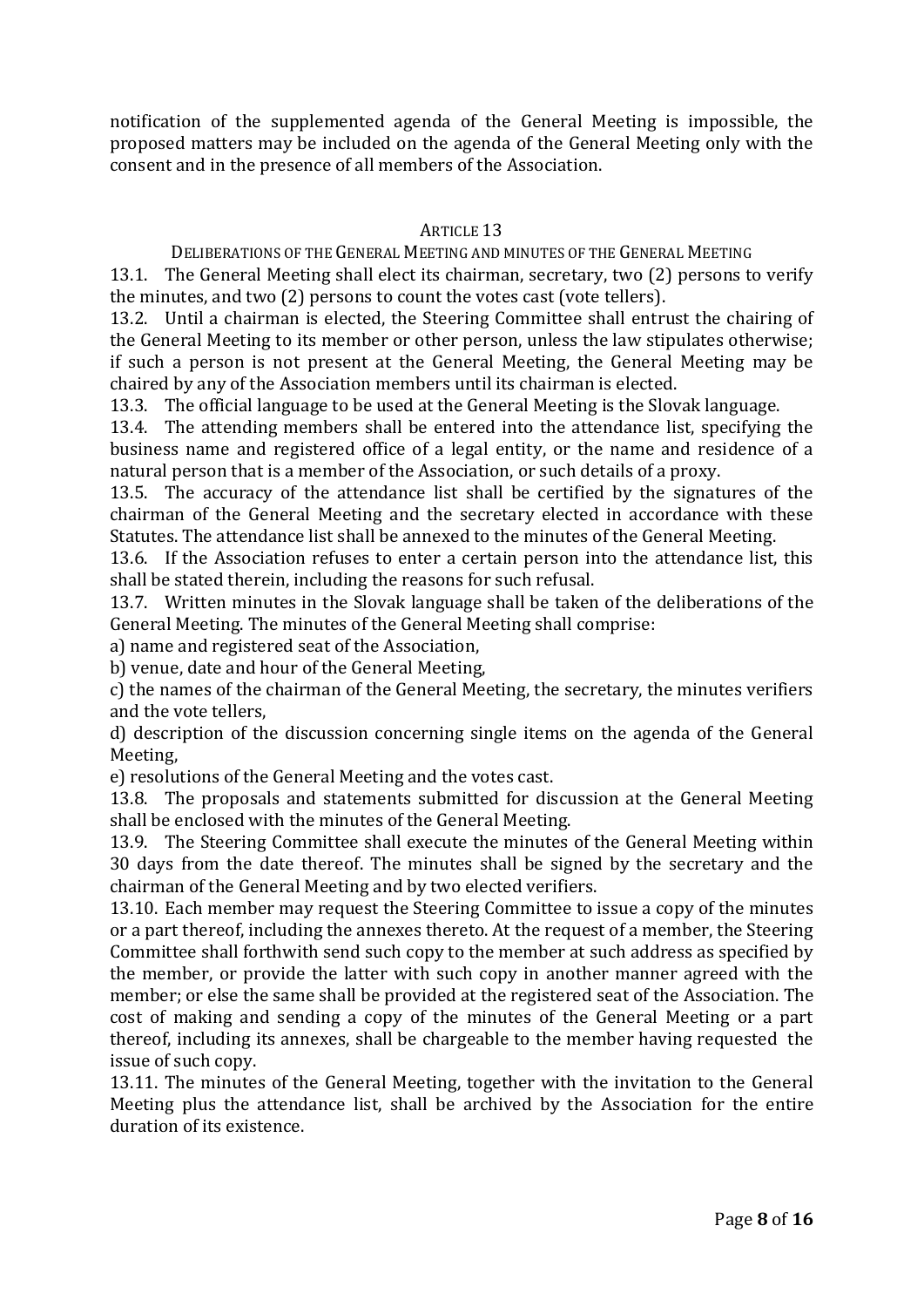### STEERING COMMITTEE

14.1. The Steering Committee is the executive body of the Association. It is composed of five (5) members who are elected / appointed for a term of 2 years as follows:

a) one (1) member of the Steering Committed shall be appointed by Aspiro, s.r.o.; this member of the Steering Committee shall be responsible for the activities of the Association and for national / transnational interests;

b) one (1) member of the Steering Committed shall be appointed by L&K Development, a.s.; this member of the Steering Committee shall be responsible for the certification of services and real estate, and for regional / local relations;

c) one (1) member of the Steering Committed shall be appointed jointly by Aspiro s.r.o. and L&K Development, a.s.; if this member of the Steering Committee is not appointed by the date of the General Meeting at which the election of members of the Steering Committee is to take place, the member of the Steering Committee shall be elected by the General Meeting;

d) two (2) members of the Steering Committed shall be elected by the General Meeting.

14.2. The Steering Committee shall manage the external activities of the Association and organize the cooperation and activities of the individual bodies within the Association.

14.3. The Steering Committee shall:

a) convene the General Meeting;

b) execute the resolutions and decisions of the bodies of the Association;

c) submit to the General Meeting for approval matters falling within the authority of the General Meeting;

d) ensure that the activities of the Association are managed properly and that a report on the Association's activities is drawn up on an annual basis;

e) determine measures to employ economic management instruments, especially in the financing area;

f) give proposals and assign tasks to other bodies of the Association;

g) exercise other rights and perform other duties arising out of these Statutes and generally binding legal regulations.

14.3. The Steering Committee shall carry out its activities as follows:

a) as to the activities of the Association and national / transnational interests, the executive activities of the Association shall be performed by the Steering Committee member appointed by Aspiro, s.r.o.;

b) as to the certification of services and real estate and regional / local relations, the executive activities of the Association shall be performed by the Steering Committee member appointed by L&K Development, a.s.;

c) as to the other activities of the Steering Committee, the Steering Committee shall act either jointly or through a member commissioned to perform a particular task by the Steering Committee or another body of the Association.

14.4. The Steering Committee shall meet together at a meeting convened by the chairman of the Steering Committee at least once a month. Invited to a Steering Committee meeting may also be a person other than a member of the Steering Committee, particularly due to the reason that the presence of such a person is necessary with regard to the agenda of the Steering Committee meeting. A written invitation to a Steering Committee meeting shall be delivered to each member of the Steering Committee or other person who is to attend the meeting at least 3 days prior to the date of the Steering Committee meeting, by post or fax, while the Steering Committee members shall be informed of such a meeting also via e-mail.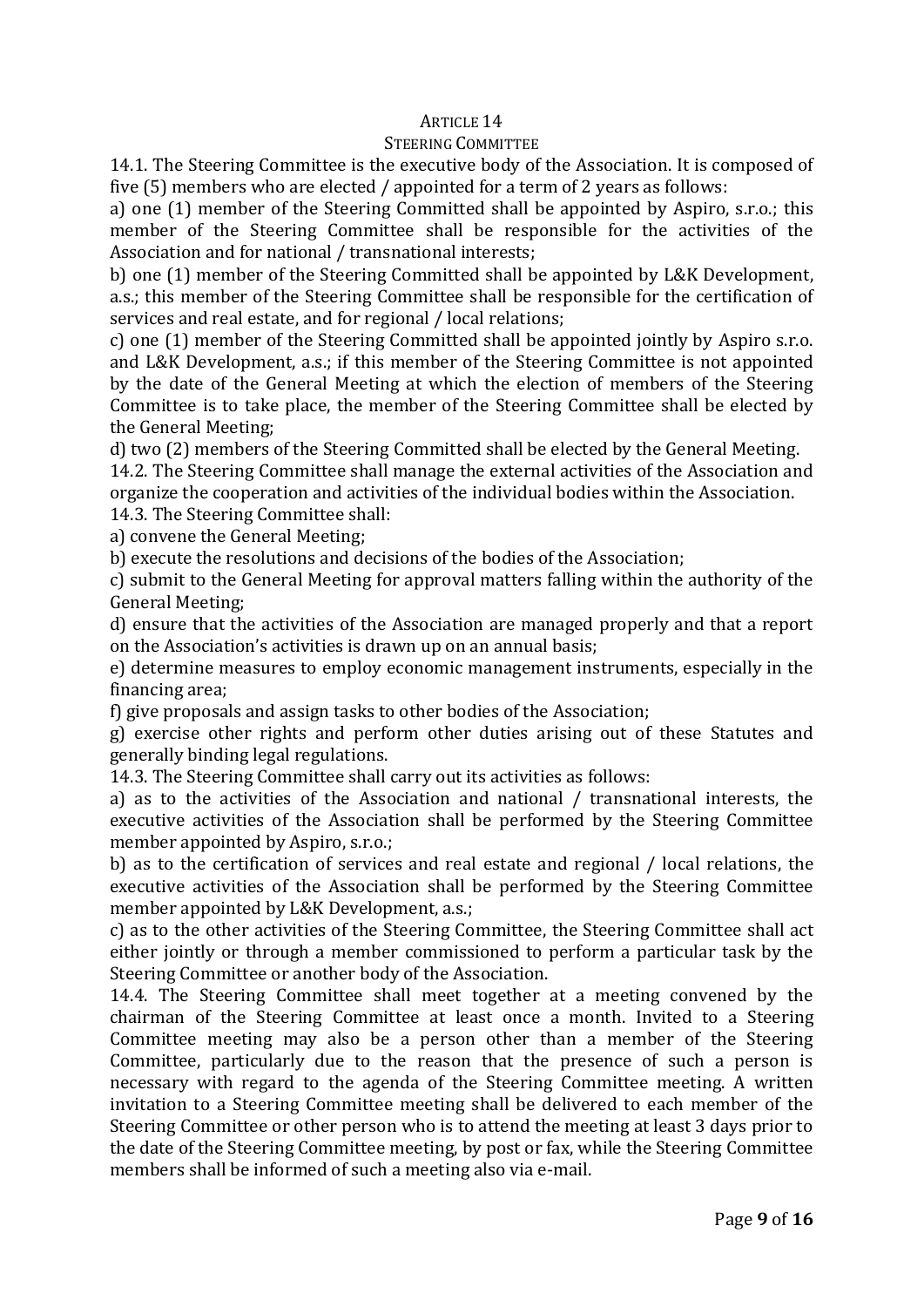14.5. A Steering Committee meeting shall be minuted; the minutes of the meeting shall contain a list of the attendees, the items discussed by the Steering Committee, as well as the results of other recommendations and tasks given to the Steering Committee and its individual members, and the issues on which the Steering Committee has taken a vote, including the votes cast.

14.6. If it follows from the task assigned to the Steering Committee that its members shall adopt a decision or opinion thereon at the meeting of the Steering Committee, the Steering Committee shall decide so that in order for such a decision or opinion to be adopted, an absolute majority of votes of all members of the Steering Committee shall be required and, concurrently, both representatives of the founding members on the Steering Committee must vote in favour of the proposal.

## ARTICLE 15

### EXECUTIVE DIRECTOR

15.1. The Executive Director is the executive body of the Association. The Executive Director shall be appointed by the founding members of the Association for a two-year term; nominations for the office of Executive Director may be put forward by any founding member of the Association or by the General Meeting.

15.2. The Executive Director shall manage the activities of the Association both internally and externally. The Executive Director shall:

a) be in charge of the relations of the Association with the public;

b) submit to the Steering Committee information on the activities of the Association and on the tasks performed;

c) provide for all underlying documentation, information, and other actions that are requisite for the activities of the Steering Committee;

d) perform activities the performance of which he has been entrusted by the Steering Committee;

e) prepare materials that are necessary for the deliberations of the Steering Committee, the General Meeting, and the other bodies of the Association;

f) convene, if so authorized by the Steering Committee, meetings of the other Association bodies.

15.3. The Executive Director shall attend meetings of all bodies of the Association.

15.4. The office of Executive Director shall terminate pursuant to Article 21.4. hereof or upon being recalled by both founders of the Association.

# ARTICLE 16

### QUALITY COUNCIL

16.1. The Quality Council is composed of representatives of foreign investors operating in the territory of Eastern Slovakia.

16.2. The Quality Council has 5 members who shall be elected by the General Meeting, so that at least one member of the Quality Council is appointed by a renowned audit firm. The Quality Council is elected for a term of 3 years.

16.3. The Quality Council shall give recommendations with regard to the assessment by the Steering Committee of the quality of services rendered by members of the Association.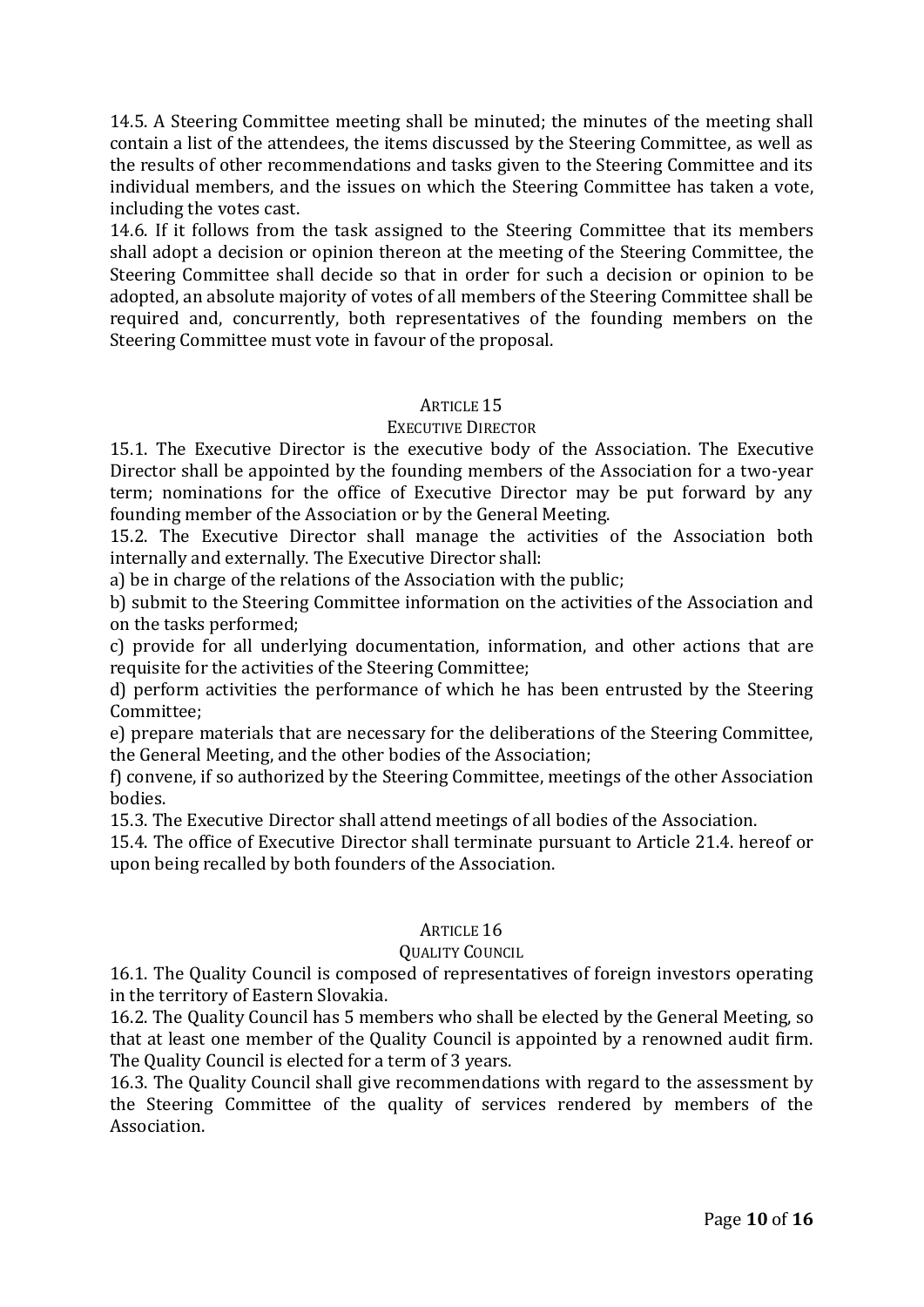### TECHNICAL AND ECONOMIC COUNCIL

17.1. The Technical and Economic Council is composed of the heads of circuit offices and local environmental offices, the head of a regional building authority, and the head of a specialized building authority for road traffic.

17.2. The Technical and Economic Council serves as an advisory body to the Association members in the implementation of investment projects, advising the Association members of potential delays in the implementation of projects, as well as of noncompliance of investment plans with local regulations, and suggesting solutions aimed at fixing the problems it has brought to the notice of the Association members.

### ARTICLE 18

### OPERATIONAL AND LEGAL COUNCIL

18.1. The Operational and Legal Council is composed of directors of regional labour offices, representatives of technical universities, vocational training centres, as well as representatives of the law office which is a member of the Association.

18.2. The aim of the Operational and Legal Council is to perform, within the purview of its competence, duties leading to the accomplishment of the following goals:

a) to ensure that the operations of investors in Eastern Slovakia are free of any problems;

b) to provide for the preparation of labour force for the needs of investors;

c) to support the incorporation of an investor's know-how into the curriculum by procuring and enabling internships with the investor and providing trainers;

d) to adapt curriculums for, and the profile of, graduates;

e) to resolve impending legal disputes in a timely manner and, at later stages, to advise on other operational aspects.

## ARTICLE 19

### REGIONAL DEVELOPMENT COUNCIL

19.1. The Regional Development Council is composed above all of representatives of SARIO, the Ministry of Economy of the Slovak Republic, the higher territorial unit of Košice, the higher territorial unit of Prešov, the city of Košice, the city of Prešov, and of special-interest associations formed to foster business in the region (for example, IT Valley).

19.2. The Regional Development Council engages in activities aimed to coordinate the activities of the Association with state administration authorities and other specialinterest associations. The Regional Development Council members shall advise the Steering Committee to use instruments to support investments at both national and regional level, give recommendations to put the Association's strategy in line with strategic and conceptual documents, and pursue, at their level of competence, the measures proposed by the Association to persuade investors to come and do business in Eastern Slovakia.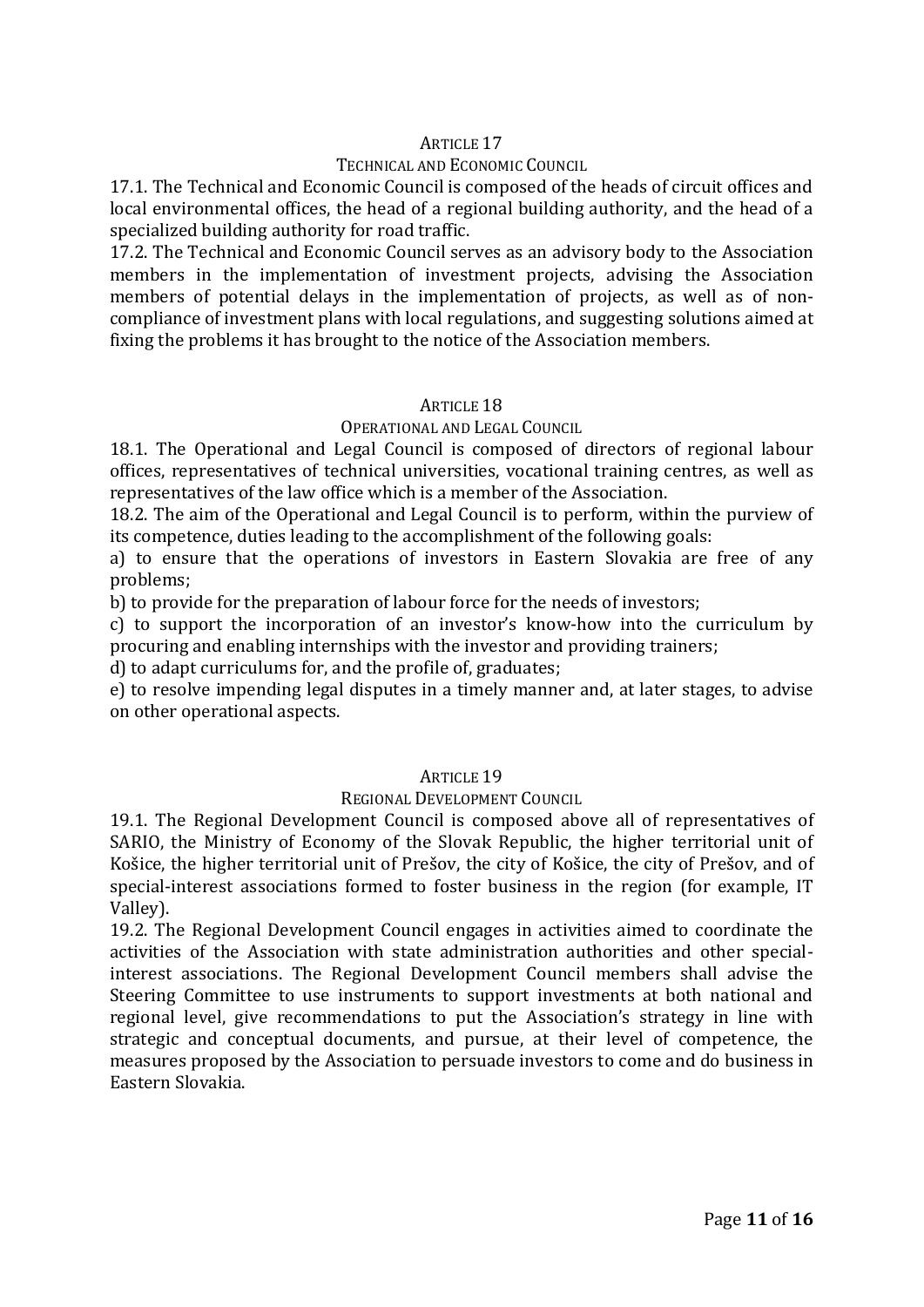#### ACTIVITIES OF THE COUNCILS

20.1. The Councils shall meet upon an invitation from the Steering Committee. To the essentials and delivery of invitations to meetings of the Councils established under Articles 16 to 19 above, the provisions on the essentials and delivery of a General Meeting invitation shall be applied *mutatis mutandis*.

20.2. A Council meeting shall be convened by the Steering Committee. There are regular Council meetings which are held on scheduled dates, and extraordinary Council meetings which are convened by the Steering Committee should it be necessary to discuss a new significant investment or to deal with an urgent problem concerning the investment being realized. If possible, the Steering Committee may postpone an extraordinary Council meeting and combine it with a regular meeting.

20.3. The Council members may request the Steering Committee to convene a Council meeting. If the convening of a Council meeting is requested by more than half of the Council members, the Steering Committee shall convene the meeting so that it is held no later than 30 days after the receipt of the request to convene a Council meeting. Likewise, the Council members may demand that certain issues falling within the responsibility of the Council be included on the agenda of the Council meeting. If a request for inclusion of an issue on the agenda of the Council meeting is made at least 15 days prior to the date of the Council meeting, the Steering Committee shall be obliged to add such an issue to the agenda of the Council Meeting. If a request for the inclusion of an issue on the agenda of the Council meeting is made less than 15 days prior to the date of the Council meeting, such issue may be put forward as a new agenda item after getting familiar with the agenda of the Council meeting.

20.4. The members of the Councils shall attend meetings of the Councils through particularly designated employees (one employee for each body) or other particularly designated representatives. If any of the representatives cannot attend the meeting, he may authorize his deputy to attend; such deputy must, however, dispose of the relevant information and be sufficiently qualified to stand in for the member at the Council meeting.

20.5. Council meetings shall be convened and chaired by the chairman of the Council at his discretion, following consultations with the Steering Committee, at least once a year. The Council chairman shall be appointed by the General Meeting from the Council members for a term of 2 years. The chairman may be re-elected.

20.6. A Council meeting may be attended by the Steering Committee members, either personally or through proxy. The Council members may suggest that a joint meeting of several Councils be held to discuss a matter that relates to the activities of the Councils concerned.

20.7. At a Council meeting, the Steering Committee members may demand expert opinions on the individual investment projects realized for the purposes of the activities of the Association, and request the Council to pronounce on the issues concerning the activities of the Association, or the realization of an investment project within the activities of the Association.

20.8. A Council meeting shall be minuted; the minutes of the meeting shall contain a list of the attendees, the items discussed by the Council, as well as the results of other recommendations and tasks given to the Council and its individual members, and the issues on which the Council has taken a vote, including votes cast.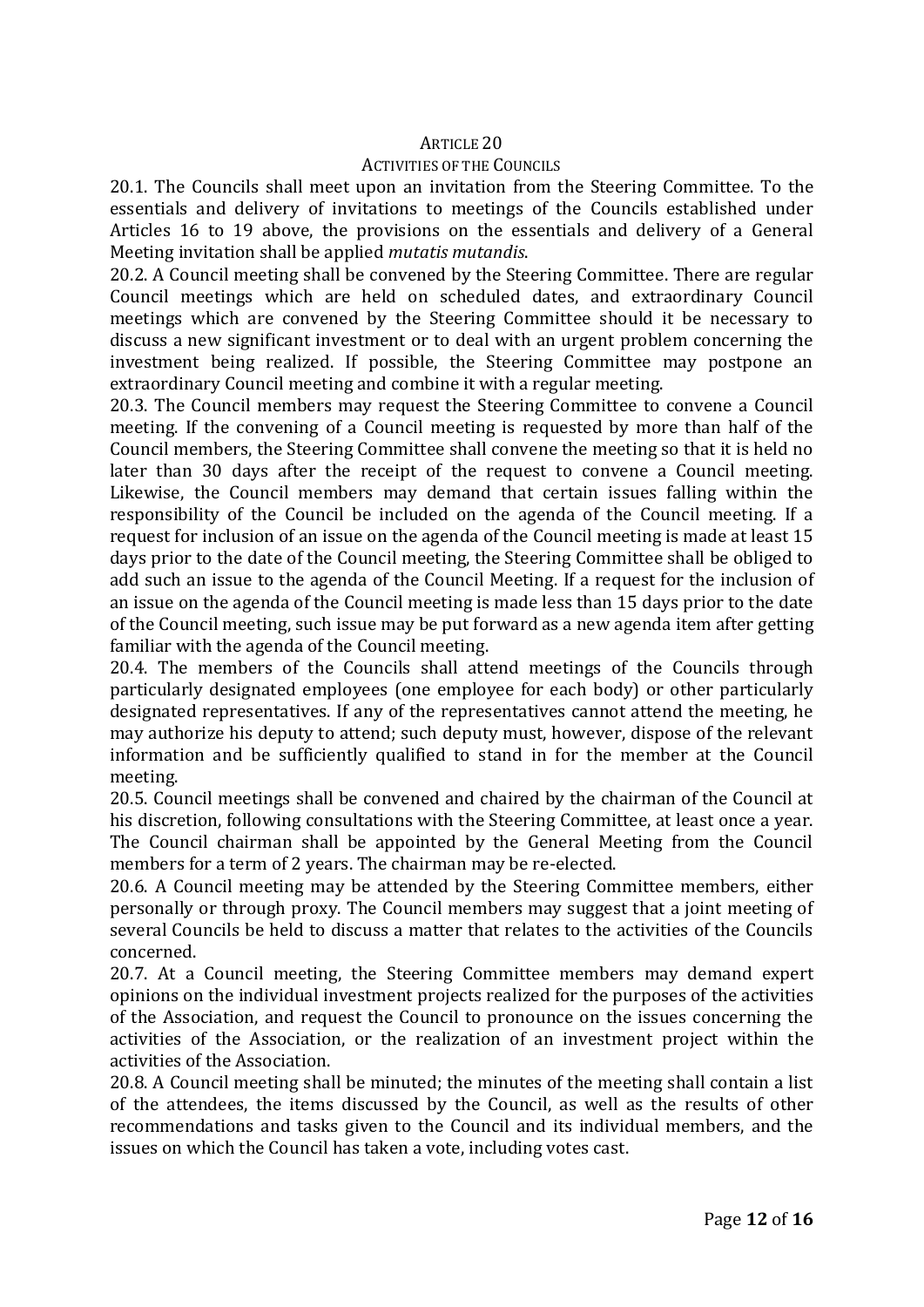20.9. If it follows from the task assigned to the Council, or if the Council is requested by the members of the Steering Committee, to ensure that its members shall adopt a decision or opinion on a certain matter, the Council shall decide by voting so that in order for such a decision or opinion to be adopted, an absolute majority of votes of all Council members shall be required. The Council's decision or opinion is not binding on the Association or its bodies, unless such decision or opinion was requested by the General Meeting, determining such decision or opinion to be binding on the Association or its bodies.

### ARTICLE 21

### ACTING FOR AND ON BEHALF OF THE ASSOCIATION AND MEMBERSHIP IN ITS BODIES

21.1. Both Steering Committee members appointed by the founding members of the Association shall be authorized to act jointly for and on behalf of the Association. In the case of legal acts where the term of performance does not exceed 6 months, and/or an amount of EUR 2,000 and where not concerning an extension of the term of performance or conclusion of another legal act with the same performance, a Steering Committee member appointed by a founding member of the Association may act for and on behalf of the Association jointly with a Steering Committee member authorized by the Association for such purpose.

21.2. A person authorized to act on behalf of the Association shall sign for the Association by affixing his signature above the printed or typed name of the Association, his name and title.

21.3. Membership in the bodies of the Association shall commence as of the date of appointment to an office by the General Meeting, or upon the establishment of an office with which membership in the Association bodies is connected. If an office is established in another manner, or by the election of an Association member by the General Meeting, the Association member shall be obliged to notify the Association of such change without undue delay.

21.4. The office of member of a body of the Association shall terminate:

a) upon the expiry of the term of office;

b) upon the delivery of the Association body member's written letter of resignation to the registered seat of the Association;

c) upon the Association body member being recalled on the proposal of the Steering Committee or more than 30% of the Association members at the nearest General Meeting;

d) upon the death of the Association body member;

e) upon the termination of the member's membership in the Association, which he represents.

## ARTICLE 22

## FINANCIAL STATUS OF THE ASSOCIATION

22.1. The Association is an independent economic entity managing its assets pursuant to generally binding legal regulations, the provisions of these Statutes and the rules of management adopted by the General Meeting or the Steering Committee.

22.2. To undertake its activities, the Association has assets consisting of the following: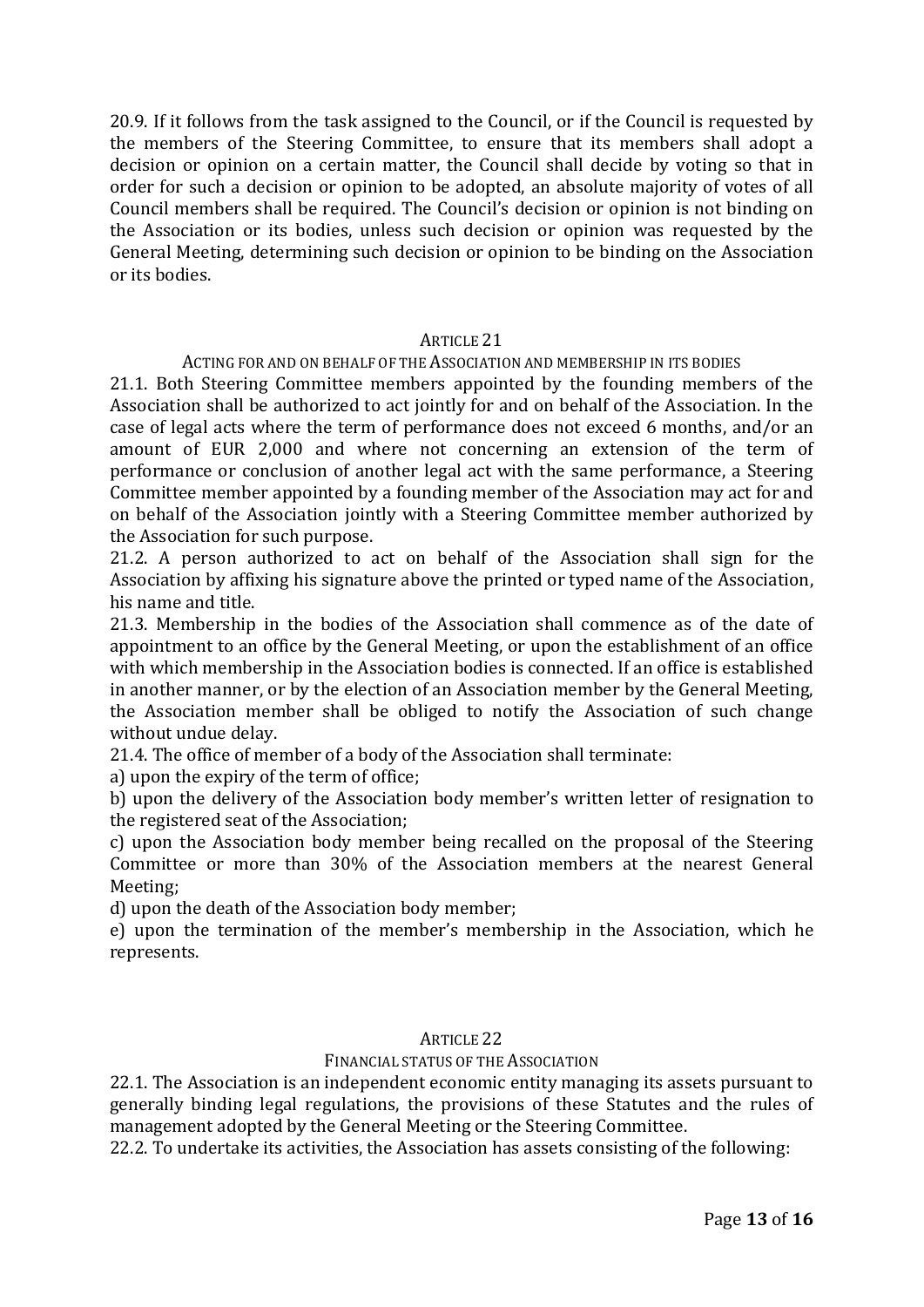a) contributions made to the Association by the founders upon the establishment of the Association;

b) proceeds from membership fees;

c) contributions towards the activities of the Association from the performance of contracts awarded;

d) sponsorships and donations towards the activities of the Association;

e) approved projects for funding from public resources.

22.3. The Association has, above all, costs and expenses related to the following:

a) operation and management of the Association;

b) protection and appreciation of its assets;

c) promotion of the Association;

d) personnel costs related to the operation of the Association;

e) acquisition of assets in line with the objectives of the Association.

22.4. Under the provisions of the Memorandum of Association, the founders of the Association have agreed to make the following contributions to the Association:

a) Aspiro, s.r.o., shall make an in-kind contribution consisting in the performance of project consulting services of no more than EUR 15,000, which contribution shall be provided at standard rates charged by Aspiro per manday and according to the actual needs of the Association for such services;

b) L&K Development a.s., shall make an in-cash contribution of EUR 15,000, which contribution shall be provided according to the actual needs of the Association and used solely for the activities of the Association, while it shall be held that the value of contributions made by the founding members of the Association shall be equal.

22.5. Besides a membership fee pursuant to Article 23 hereof, each Association member shall pay, as a contribution towards the activities of the Association, 3% of every contract the award of which to an incoming or well-established foreign investor was negotiated through the agency of the Association; however, such contribution shall not exceed EUR 60,000 per contract. This contribution shall also be paid in the first year of membership in the Association. A performed-contract contribution towards the activities of the Association is due and payable within 30 days from the due date of an invoice for the first payment to be made by an incoming or well-established foreign investor to an Association member under the contract negotiated through the agency of the Association.

22.6. The gaining of sponsorships towards the activities of the Association and raising funds from approved funding projects shall be managed, coordinated, and provided for by the Steering Committee. A sponsorship may be provided by any Association member. Any Association member may give advice or a recommendation to the Steering Committee as to raising funds for the activities of the Association.

22.7. The financial matters of the Association shall be the responsibility of the Steering Committee, which manages the activities of the Association in terms of compliance with accounting, tax and other legal regulations. The financial operations of the Association shall be effected through its budget. The Steering Committee shall be responsible for preparing the budget of the Association. The financial year is identical with the calendar year, while the initial financial year shall commence as of the date of registration of the Association and end on 31 December in the given year.

22.8. The budget for the first year of existence of the Association shall be prepared with emphasis on building up a marketing platform to attract and make first-time investors come to Eastern Slovakia, and on providing the highest-quality services to support their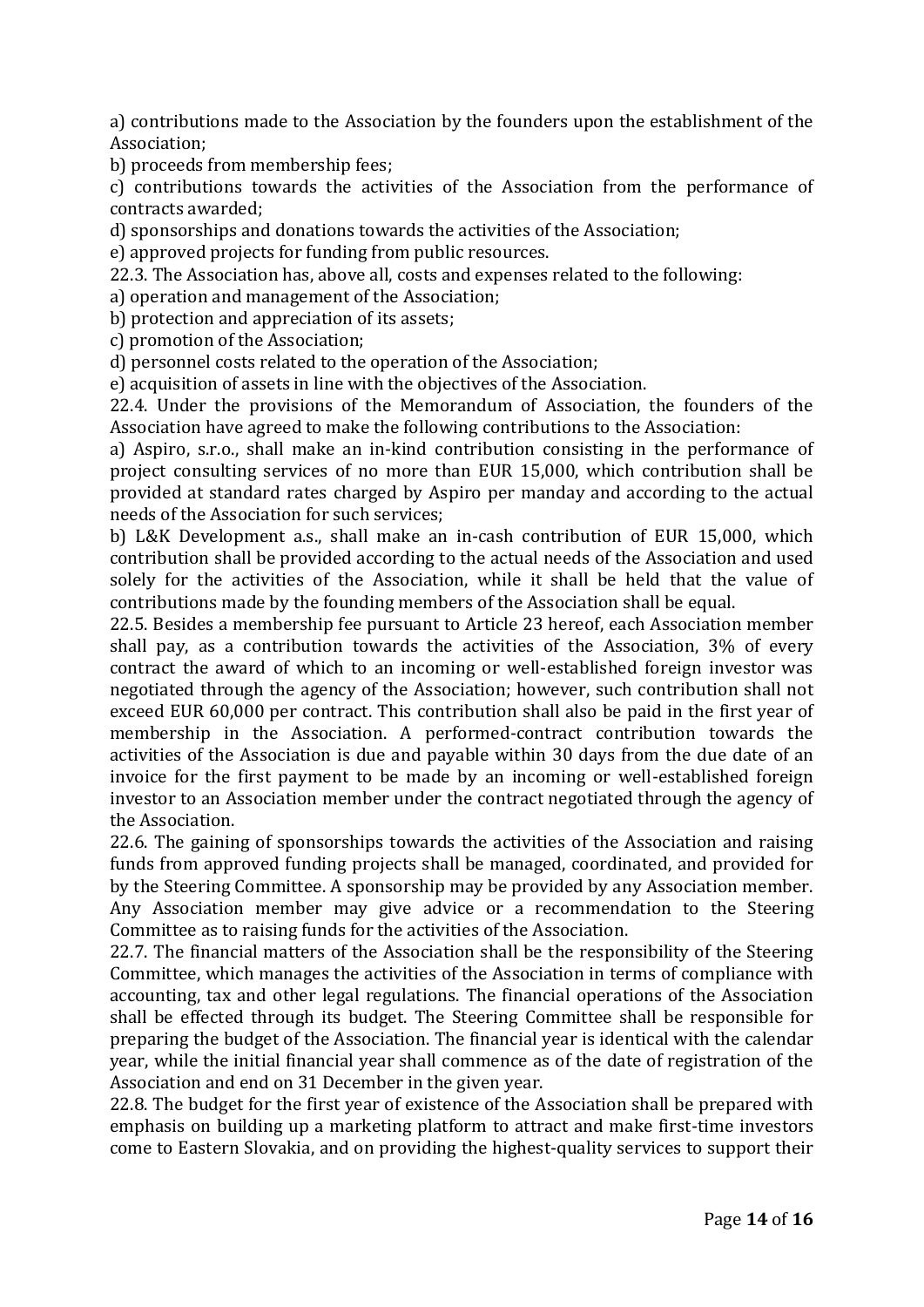investments. Budgets for the following years shall be approved by the General Meeting upon the proposal of the Steering Committee.

22.9. The financial standing of the Association and the manner of fulfilling the budget, including basic financial information, shall be contained in an annual report of the Association to be drawn up by the Steering Committee after the end of the year.

## ARTICLE 23

MEMBERSHIP FEES AND FINANCIAL CONTRIBUTIONS TO THE ASSOCIATION

23.1. Standing members, other than public administration authorities, shall be obliged to make contributions towards the activities of the Association.

23.2. Annual membership fees to support the activities of the Association shall amount to EUR 300 per year. Such annual membership fee is due and payable within 30 days of the approval of membership or, if the payer was a member of the Association in previous calendar year and was also certified for the following year, by 31 January of the respective calendar year. If a member who is obliged to pay a membership fee fails to pay such membership fee even within 30 days following the membership fee due date, the General Meeting may resolve to expel such member from the Association.

23.3. The amount of annual membership fee may only be altered based on a resolution of the General Meeting adopted by an absolute majority of all Association members.

23.4. Upon a justified request made by the Steering Committee, the General Meeting may approve an extraordinary membership fee intended to go towards the activities of the Association. The amount and terms of payment of an extraordinary membership fee shall be laid down in the General Meeting resolution approving such extraordinary membership fee.

23.5. Any contribution by an Association member to the Association may be made only in the form of a regular or extraordinary membership fee. Contributions made to the Association in the form of movable or immovable assets shall be excluded.

## ARTICLE 24

### DISSOLUTION OF THE ASSOCIATION AND DISPOSAL OF ITS PROPERTY

24.1. The deletion of the Association from the respective register shall be preceded by its dissolution.

24. 2. The Association shall be dissolved:

a) upon a resolution of the General Meeting on the dissolution of the Association accompanied by liquidation, namely as from such date and in such manner as specified in the resolution of the General Meeting on the dissolution of the Association, or else as from the date of the adoption of the said resolution;

b) as from the date of dissolution specified in a decision of a government agency or court on the dissolution of the Association, or else as from the date of coming into effect of the said decision;

c) upon a resolution of the General Meeting on the split of the Association or on its merger or amalgamation with another association, or its transformation into any form of business company.

24.3. In the event of the Association being transformed into a business company or being merged or amalgamated with another association, the assets of the Association so dissolved, shall be transferred to the successor company or association. Upon the split of the Association, the assets of the Association so dissolved shall be transferred to the